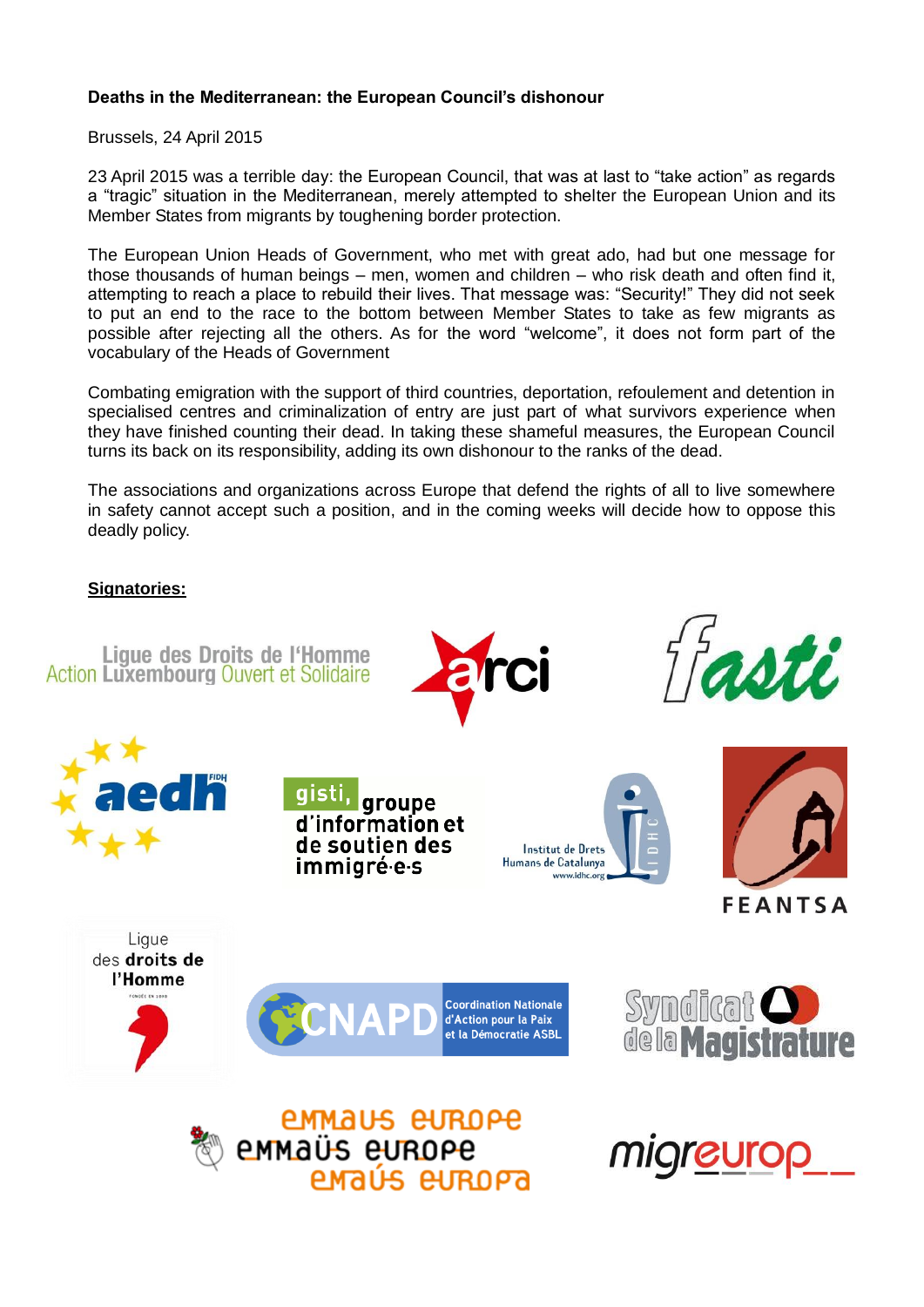

Plate-Forme Migrants et Citoyenneté Européenne





**ORGANISATION PO** UNE CITOYENNETÉ UNIVI



**INTERNATI** 









L'humanité passe par l'autre



Liga voor de Rechten van de Mens

## fidh









Liga Portuguesa dos Direitos Humanos - Civitas





Κίνηση για Ισότητα, Στήριξη, Αντιρατσισμό<br>Action for Equality, Support, Antiracism



**SAF**